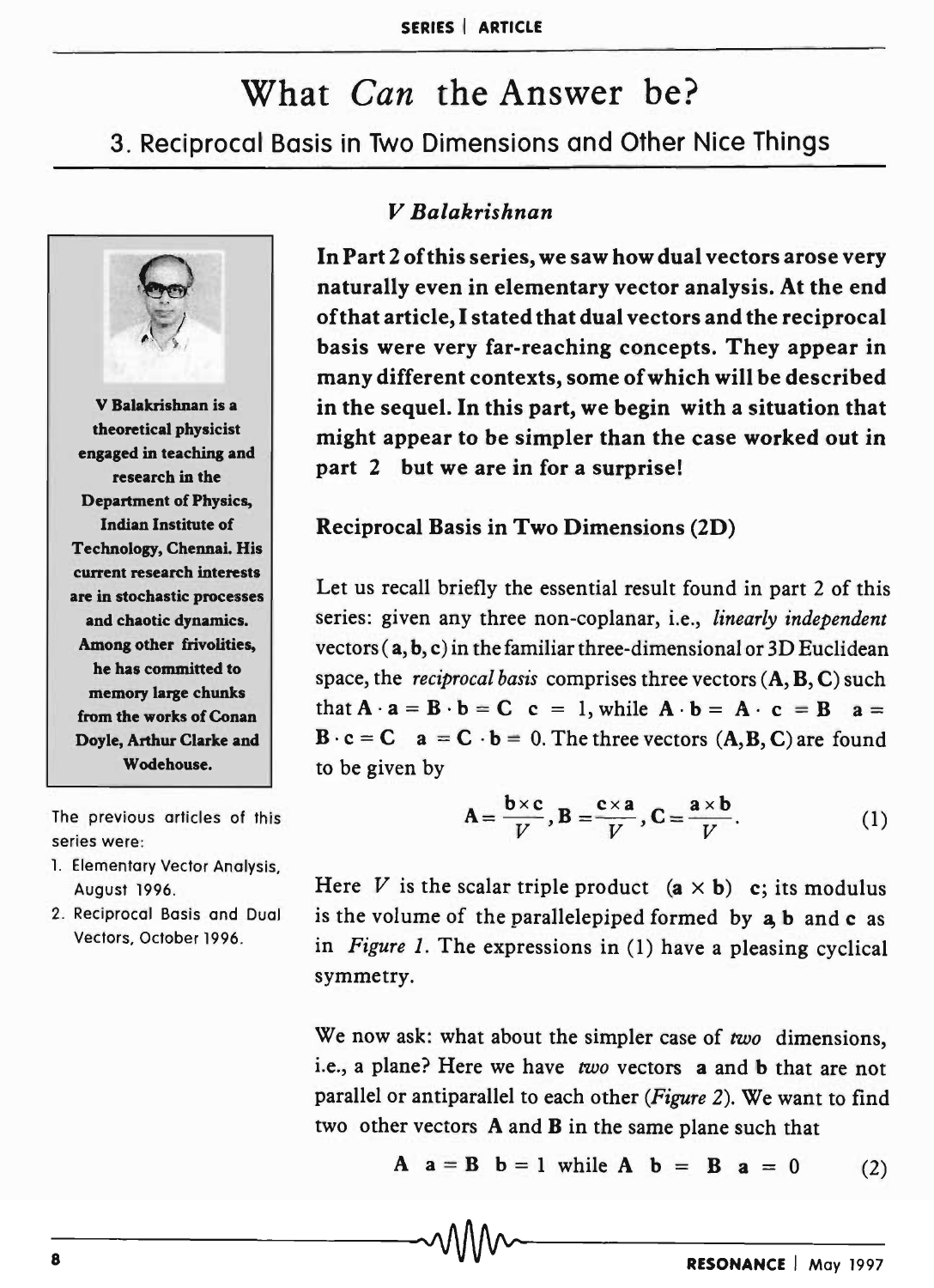This is easily done if we regard a and b as defining the directions of a pair of *oblique* axes in the plane; then A and B *must* be linear combinations of the form

$$
\mathbf{A} = \alpha, \mathbf{a} + \beta, \mathbf{b}, \mathbf{B} = \alpha, \mathbf{a} + \beta, \mathbf{b}.
$$
 (3)

The four constants  $\alpha_1$ ,  $\beta_1$ ,  $\alpha_2$ ,  $\beta_2$  can now be found by taking the dot products of A and B with a and b in turn, and using the values given by (2) for these quantities. This involves solving *four* simultaneous equations, which is a bit tedious, although quite straightforward. Is there a simpler, shorter way? We must not accept the following erroneous argument:

"Since  $\mathbf{A} \cdot \mathbf{b} = 0$ ,  $\mathbf{A} \perp \mathbf{b}$ . Similarly  $\mathbf{B} \cdot \mathbf{a} = 0$ , so that  $\mathbf{B} \perp \mathbf{a}$ . Hence A cannot have a part proportional to b, i.e.,  $\beta_1 = 0$ . Similarly  $\alpha_2 = 0$  This leaves only the two constants  $\alpha_1$  and  $\beta_2$  to be determined."

Such an argument is *only* valid if a and b are mutually perpendicular! If a and b are not perpendicular to each other, then  $A \quad b = 0$  does *not* imply that A is directed along the other axis, namely, a: since a itself has a perpendicular projection along b, A cannot be directed exclusively along a. It must have a compensating piece proportional to b as well, so that its *net*  perpendicular projection on b is zero.

But there is a way to find  $A$  and  $B$  by solving just two equations, rather than four. Any arbitrary vector v in the plane can be expanded in the form Figure 2

$$
\mathbf{v} = c_1 \mathbf{a} + c_2 \mathbf{b}.\tag{4}
$$

Now let us recall from part 2 of this series that the objects a A and b B also serve as *projection operators* that add up to the unit operator i.e.,  $aA + bB = I$ . This is entirely equivalent to saying that, for any *arbitrary* vector v,

 $v = I$   $v = a (A \ v) + b (B \ v)$  (5) **a** 



Figure 1



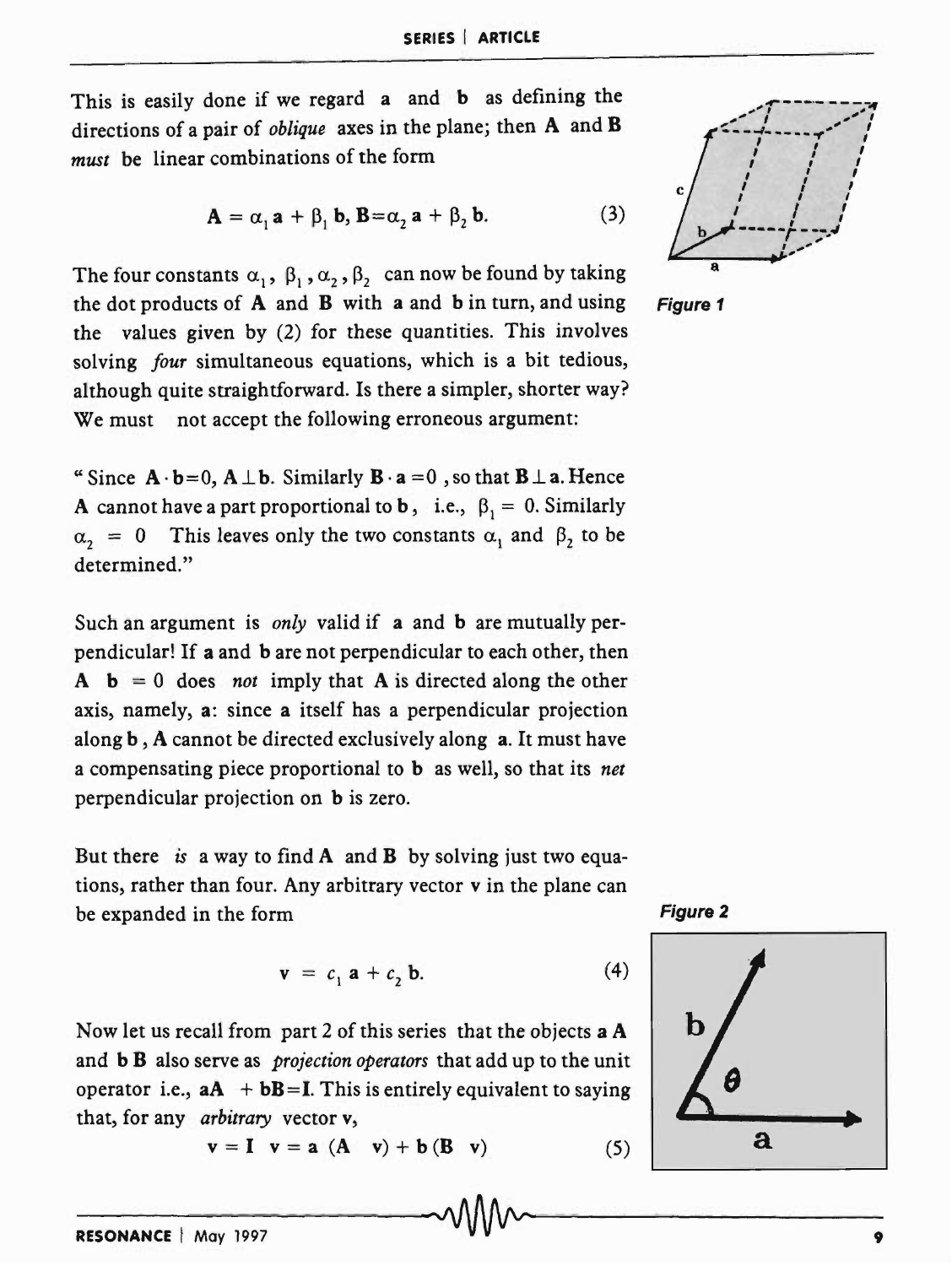In other words,  $c_1 = \mathbf{A} \cdot \mathbf{v}$  and  $c_2 = \mathbf{B} \cdot \mathbf{v}$ . Taking the dot products  $a \text{ v and } b \text{ v in succession in (4), we get two simul$ taneous equations for  $c_1$  and  $c_2$ . Solving these, we get  $c_1$  and  $c_2$ . We can now simply *identify* A and B from the expressions for *c*<sub>1</sub> and *c*<sub>2</sub> exploiting the fact that  $c_1 = A \times c_2 = B \times c$ . The result is

$$
\mathbf{A} = \frac{b^2 \mathbf{a} - (\mathbf{a} \cdot \mathbf{b}) \mathbf{b}}{a^2 b^2 - (\mathbf{a} \cdot \mathbf{b})^2}, \ \mathbf{B} = \frac{a^2 \mathbf{b} - (\mathbf{a} \cdot \mathbf{b}) \mathbf{a}}{a^2 b^2 - (\mathbf{a} \cdot \mathbf{b})^2}, \tag{6}
$$

where  $a^2 = a$  a and  $b^2 = b \cdot b$ 

Although these expressions are not too complicated, they are not too simple, either. Nor do they have the elegant cyclically symmetrical form of the expressions in the 3D case, equations (1). This is quite surprising, because we should expect the answer in 2D to be actually simpler than that in 3D! In particular, the denominator  $a^2b^2 - (a \cdot b)^2$  in (6) is of *second* order in a and **b**, while the denominator  $V$  in (1) is of *first* order in a, **b** and c. The 2D analogue of the volume  $V$  of the parallelepiped formed by  $(a, b, c)$  in 3D is the *area* -  $a \times b$  - of the parallelogram formed by  $(a, b)$ . We should therefore expect this area to appear in the denominator in the formulas for A and B. The problem, however, is that it is not possible to have a vector or cross-product of two vectors in 2D space, i.e., for vectors living strictly in a plane! More precisely : if  $(a_1, a_2)$  and  $(b_1, b_2)$ are the components of the 2D vectors a and b, the cross product 'a  $\times$  **b**' only has *one* component,  $a_1b_2 - a_2b_1$ , instead of the *two* needed to make a 2D vector. This is the root of the difficulty.

But now we notice something interesting. The square of  $a_1b_2$  $a_2b_1$  is just  $a^2b^2 - (a \cdot b)^2$ , remembering that  $a^2 = a_1^2 + a_2^2$  and  $b^2 = b_1^2 + b_2^2$ ! And if **A** and **B** are written out *component-wise*, a factor  $a_1 b_2 - a_2 b_1$  cancels out in each case, and we get:

$$
A_1 = \frac{b_2}{a_1b_2 - a_2b_1}, \ A_2 = \frac{-b_1}{a_1b_2 - a_2b_1} ;
$$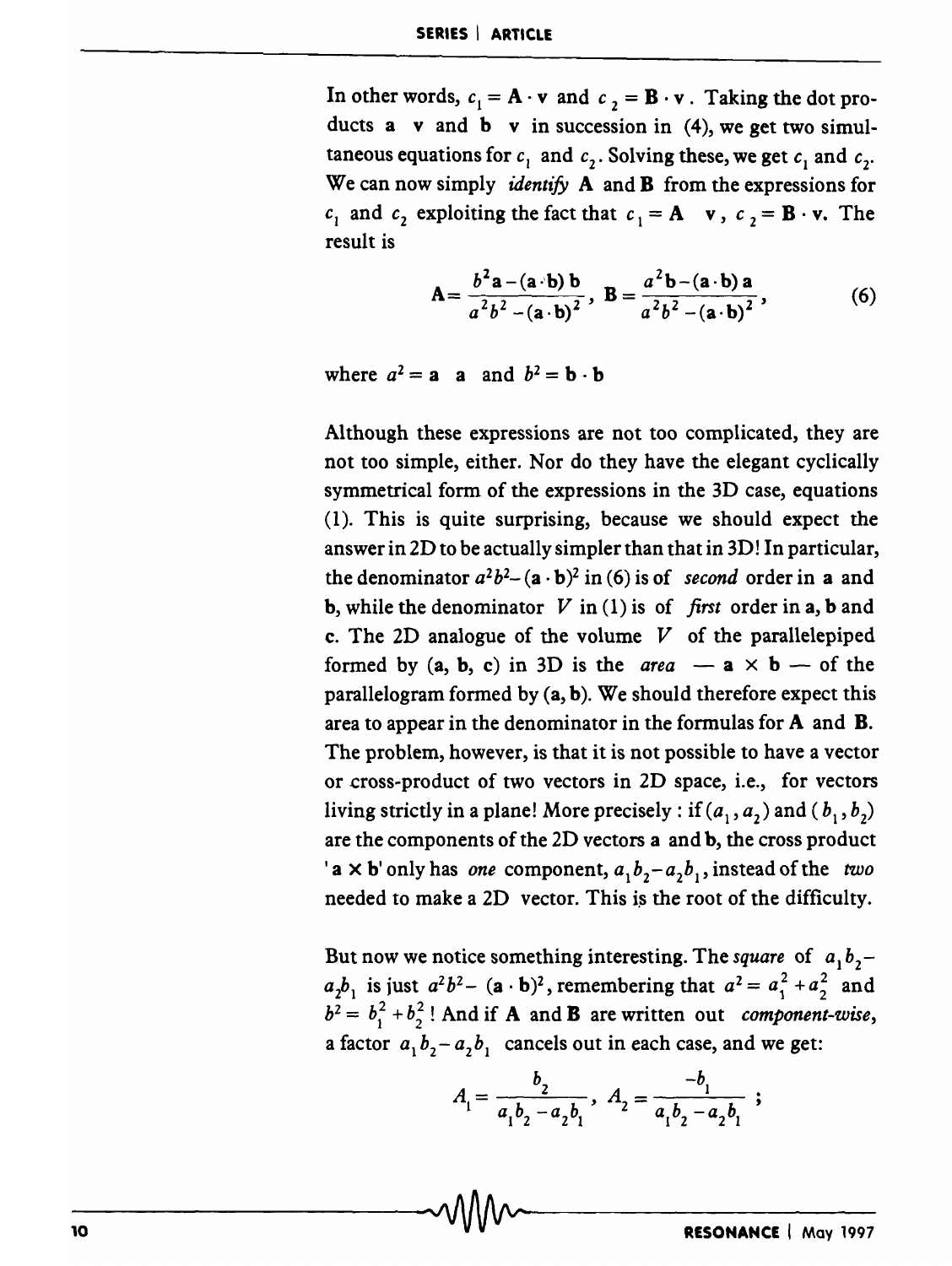$$
B_1 = \frac{-a_2}{a_1 b_2 - a_2 b_1}, \ B_2 = \frac{a_1}{a_1 b_2 - a_2 b_1}.
$$
 (7)

These expressions do show (at last!) a sort of cyclic symmetry: Let us compare them with what happens in 3D, equations (1). In that case we have

$$
A_1 = \frac{(b_2c_3 - b_3c_2)}{V}, A_2 = \frac{(b_3c_1 - b_1c_3)}{V}, A_3 = \frac{(b_1c_2 - b_2c_1)}{V} (8)
$$

where

$$
V = \mathbf{a} \ (\mathbf{b} \times \mathbf{c})
$$
  
=  $a_1 (b_2 c_3 - b_3 c_2) + a_2 (b_3 c_1 - b_1 c_3) + a_3 (b_1 c_2 - b_2 c_1),$  (9)

and similar expressions for the components of **B** and **C**. What is the common feature of the denominators in (7) and (8)? In each case, we have simply the determinant formed by writing out the basis vectors in component form, one after the other, i.e.,

$$
\begin{vmatrix} a_1 & a_2 \\ b_1 & b_2 \end{vmatrix}
$$
 or 
$$
\begin{vmatrix} a_1 & b_1 \\ a_2 & b_2 \end{vmatrix}
$$
 in 2D ; (10)

$$
\begin{vmatrix} a_1 & a_2 & a_3 \ b_1 & b_2 & b_3 \ c_1 & c_2 & c_3 \ \end{vmatrix} or \begin{vmatrix} a_1 & b_1 & c_1 \ a_2 & b_2 & c_2 \ a_3 & b_3 & c_3 \end{vmatrix}
$$
 in 3D (11)

This is the vital clue  $-$  the hidden pattern is now sufficiently revealed for us to guess the complete answer in an *arbitrary*  number of dimensions! To do that, it is first necessary to introduce an important symbol and a convenient bit of notation.

# Levi-Civita's Symbol and Einstein's Convention

We shall use the subscripts  $i, j, k, ...$  to denote the various components of a vector  $-$  e.g.,  $a_i$  stands for the *i* th component of the vector a . Here the subscript or *index i* can take on values 1 or 2 in 2D; 1,2 or 3 in 3D; and 1, 2, .. , or *n* in *nD.*  Now consider the set of  $2^2 = 4$  quantities denoted by  $\varepsilon_{ii}$  in 2D,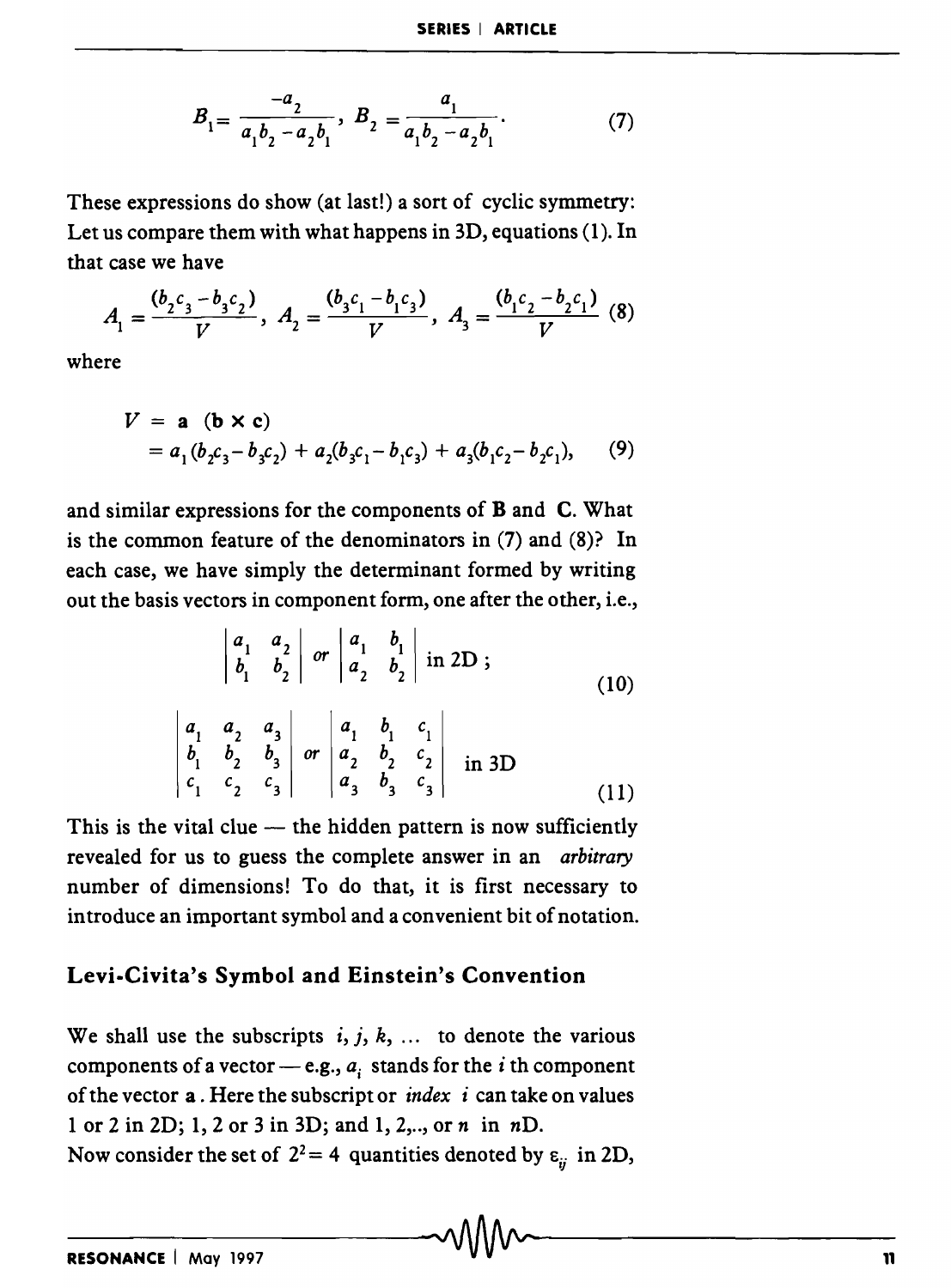and defined as follows:  $\varepsilon_{12} = +1$ ,  $\varepsilon_{21} = -1$ ,  $\varepsilon_{11} = \varepsilon_{22} = 0$  Its counterpart in 3D is  $\varepsilon_{ijk}$ , defined as follows:

$$
\varepsilon_{ijk} = \begin{cases}\n+1, \text{ if } ijk \text{ is an even permutation of } 123 \\
-1, \text{ if } ijk \text{ is an } odd \text{ permutation of } 123 \\
0, \text{ in all other cases}\n\end{cases}
$$
\n(12)

(A permutation of 123 is even [or odd] if it is made up of an even [or odd] number of interchanges of two indices at a time.) Thus, of the  $3^3 = 27$  quantities  $\varepsilon_{ijk}$ , we have  $\varepsilon_{123} = \varepsilon_{312} = \varepsilon_{231} = +1$ ,  $\epsilon_{213} = \epsilon_{321} = \epsilon_{132} = -1$ , while the remaining 21 quantities are zero. (It is evident that  $\varepsilon_{ijk}$  is zero whenever at least two of the indices take on the same value, such as  $\varepsilon_{112}$  or  $\varepsilon_{333}$ ). The generalization to 4,5, *... n* dimensions is immediate! In *n*  dimensions, the indices  $i, j, k, l, \ldots$  can take on values from 1 to *n.* Then

$$
\varepsilon_{ijkl...} = \begin{cases}\n+1, \text{ if } ijkl... \text{ is an even permutation} \\
-1, \text{ if } jkl... \text{ is an odd permutation} \\
-1, \text{ if } jkl... \text{ is an odd permutation} \\
\text{ of the natural order } 1234...n \\
0, \text{ whenever any two indices are equal.} \n\end{cases}
$$
\n(13)

 $\varepsilon_{ijk}$  is called the *Levi-Civita* (or totally antisymmetric) symbol in *n* dimensions. We shall see its great utility shortly.

Among other uses, the Levi-Civita symbol helps us write down the volume of the parallelepiped formed by the basis vectors a, b ... in any number of dimensions, *i.e.,* the value of the determinant formed by the components of the vectors. We see at once

#### Tullio Levi-Clvita (1873-1941), Mathematician

Abraham Pais, in his superb biography of Einstein (Subtle is the Lord ... ), from which the quotations here are taken, speaks of " a noble line of descendence" in the works of Gauss, Riemann, Christoffel. Ricci and levi-Civita, one of whose culmination points was Einstein's General Theory of Relativity (GTR). In 1917, Levi-Civita introduced in a mathematically rigorous manner the concept of parallel transport, a fundamental notion in tensor calculus and differential geometry. His correspondence with Einstein early in 1915 helped Einstein in his final formulation of GTR later that year - he was "happy to have finally found a professional who took a keen interest in his work", and in a grateful letter to Levi-Civita, said, ... "It is therefore doubly gladdening to get to know better a man like you".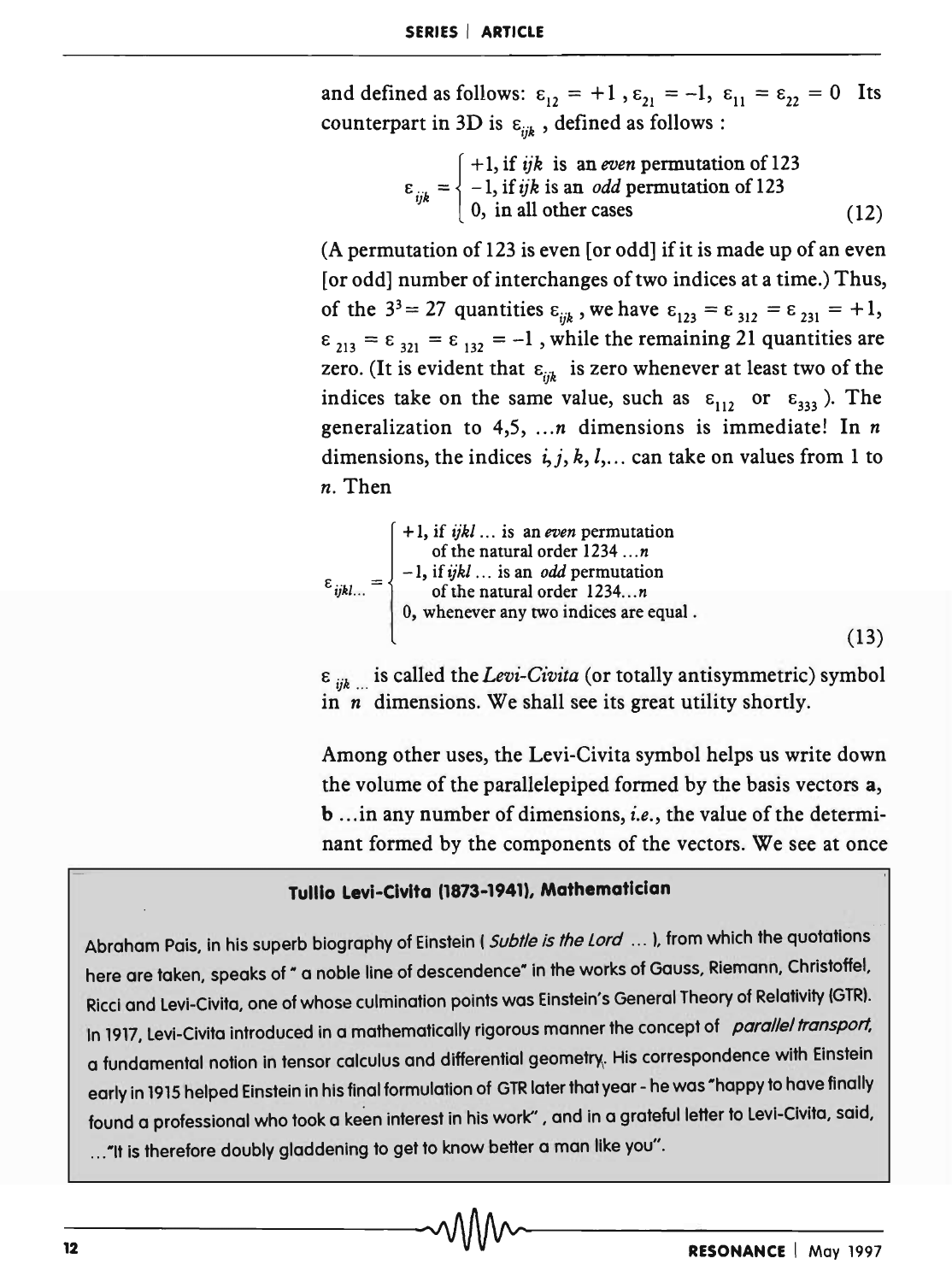that in 2D, this is

$$
(a_1b_2 - a_2b_1) = \sum_{i=1}^{2} \sum_{j=1}^{2} \varepsilon_{ij}a_ib_j
$$
 (14)

Similarly, in 3D,

$$
V = \mathbf{a} \cdot (\mathbf{b} \times \mathbf{c}) = \sum_{i=1}^{3} \sum_{j=1}^{3} \sum_{k=1}^{3} \varepsilon_{ijk} a_i b_j c_k
$$
 (15)

The notation is simplified considerably if we adopt a *convention*  - namely, to agree that if an index is *repeated* (i.e., appears twice in any expression), *it* is *automatically summed over all the values it can take.* This summation convention was introduced by Einstein himself in 1916. Besides reducing considerably the 'clutter'in mathematical expressions, it has a great advantage. It gives us a way of making an important consistency check on calculations involving tensors: every index symbol that appears once on the left-hand side of any equation must do so on the right-hand side as well; any index symbol that appears twice in an expression is a 'dummy index', to be summed over all its possible values; and

### **Einstein's Summation Convention**

Mathematical *notation* is generally regarded as a trivial matter. It is often so - and yet, proper notation is so essential for clear understanding! And there are some striking instances when adopting a good notation has helped vitally in the development of the subject. Newton, when he invented (discovered?!) the differential calculus - which he orginally called 'fluxions' - used  $\dot{y}$ ,  $\ddot{y}$ , ... to denote successive derivatives. It is easy to see that this notation rapidly leads to problems with higher order derivatives, partial derivatives and so on. In contrast, to quote E T Bell in *Men of Mathematics*," ... the more progressive Swiss and French, following the lead of leibniz, and developing his incomparably better way of merely *writing* the calculus, perfected the subject ", and thus made it a "... simple, easily applied implement of research ... ".

Two other instances come to mind in which a happy choice of notation even acts as an automatic check against mistakes: Dirac's bra and ket notation for linear vector spaces, which we introduced in part 2 of this series; and the Einstein summation convention in tensor analysis. If an index symbol appears twice in an expression, it is to be summed over all its allowed values. If it appears more than twice, there's a mistake somewhere !) Einstein himself appears to have been pleased with his innovation, for he jested to a friend that he had "made a great discovery in mathematics; I have suppressed the summation sign every time that the summation must be made over an index that appears twice ... "!